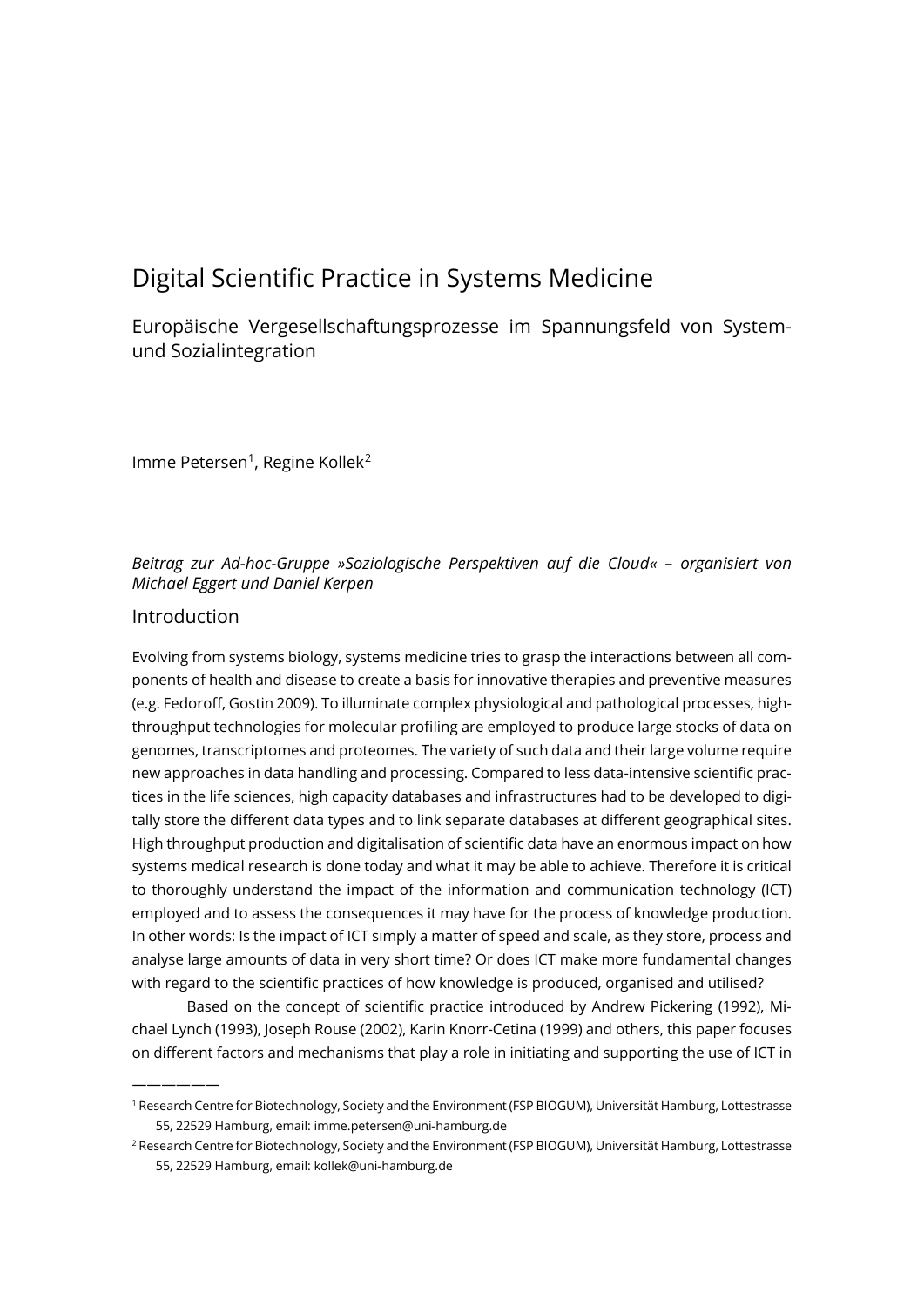#### 2 IMME PETERSEN UND REGINE KOLLEK

daily scientific practice. By exploring the challenges generated by the concepts and methods of ICT-based research, we will argue that ICT is not only a science-supporting technology, but is deeply engraved in its practices of knowledge generation. Findings supporting our argument are derived from an empirical case study in which we analysed the challenges of organising and doing systems medical research in an ICT environment as well as the strategies of interlinking conceptual and material resources coming from both domains. The case under study is a research project in which an integrated European ICT infrastructure was designed and developed in order to support the systems medical research community in oncology.

In the following, the specific ways that systems medicine research produces, stores, and manages data in an ICT environment will be traced. In particular, how ICT modify the way data are perceived epistemically and what consequences arise from such ICT-induced epistemic shifts will be outlined. As the primary objective of ICT is to integrate and harmonise data, the standardisation processes will in particular be relevant for our reflexion regarding the technology's role in scientific practice.

# Information and Communication Technology in Systems Medicine

High-throughput technologies for molecular profiling - first used on a broader scale in the Human Genome Project - have produced large stocks of data of different types, often referred to as omics data. Omics data are generated from genomes, expressed DNA-sequences (transcriptomes), cellular proteins (proteomes) or metabolic pathways (metabolomes) in order to understand the mechanisms underlying health and disease and to identify and or even prevent potential pathologies as well as disease development and its progression. How components of cells and organisms in pathological processes relate to and interact with each other has been increasingly formalised in mathematical models. Their goal is to systematically explore such interactions by simulating metabolic pathways, virtual cells or organisms in the computer (Janes and Yaffe 2008). These activities were stimulated by the vision of finally being able to make individualised diagnoses, provide effective treatments for all kinds of diseases available and inform the public about how best to preserve their health and well-being (Weston, Hood 2004).

However, the plethora of data on (individual) genomes, transcriptomes and proteomes brought new urgency to the problem of how to deal with the large amount of heterogeneous data usually stored in separate databases at different geographical sites. Indeed, integration of patient-related data coming from such autonomous, distributed databases raises questions concerning data protection and audited data access (e.g. Forgó et al. 2010). Further problems have been identified with regard to data integration. For one, there are problems related to the fact that the data, coming from different data sources, significantly vary with regard to the circumstances they were collected (e.g. clinical or research context, history of data collection, local institution, national law). As well, the terminology and classification of data often differ between different databases (e.g. Meier, Gehring 2008). This situation, which creates numerous hurdles or even an inability to share data, is considered to be a major obstacle to the research process in systems medicine (e.g. Tsiknakis et al. 2006: 248). Even integrating data created by different technologies within a single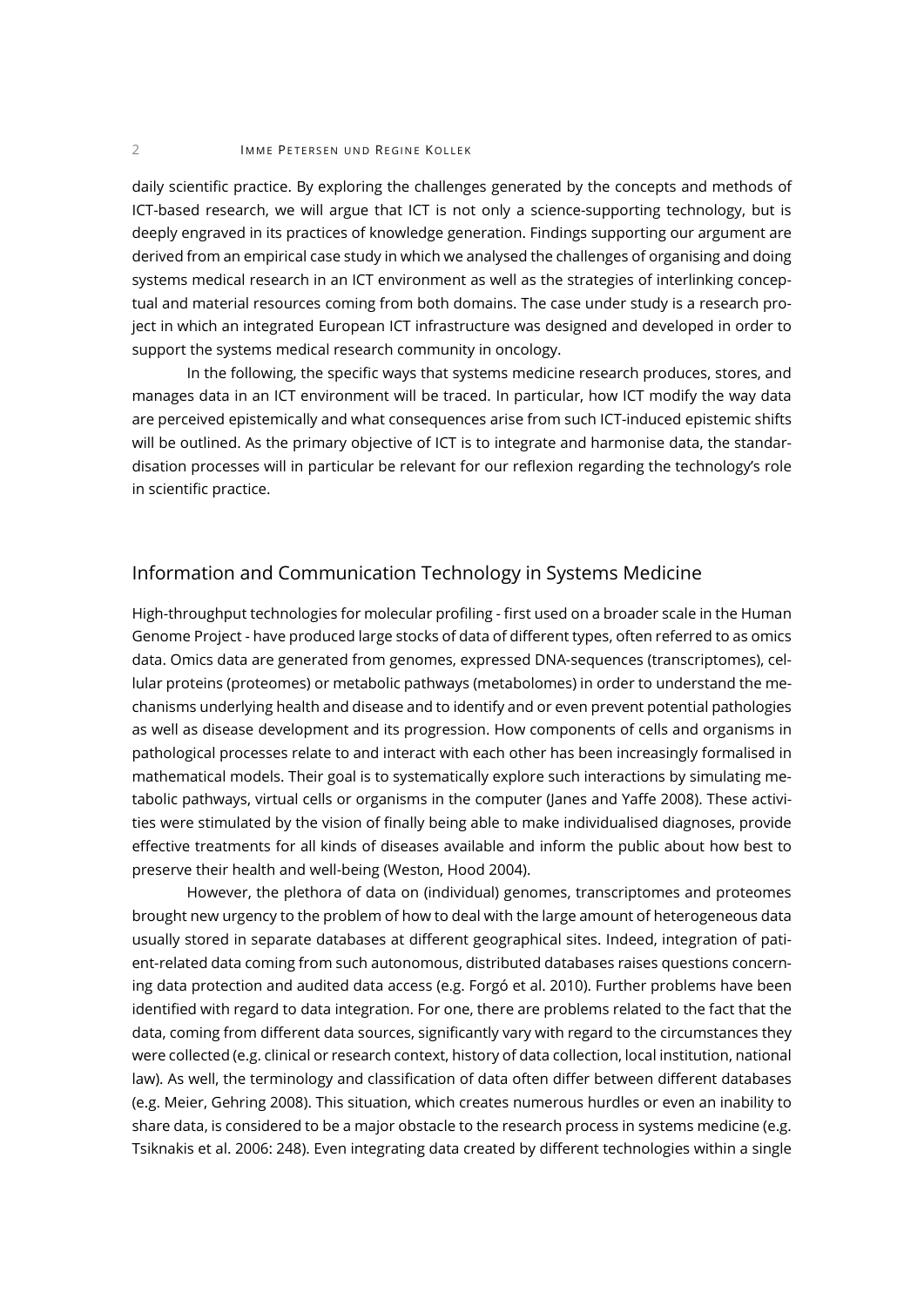laboratory seems to be difficult; thus efficient research collaborations within the wider scientific community are demanding or problematic (Sweertz, Jansen 2007).

The increasing challenges of storing and sharing omics data gave rise to the development of new methodological and conceptual approaches. To systematise, integrate and share data from genomic research of a given domain (e.g. disease), computational-based databases and infrastructures were developed in the late 1990s and early 2000s. The use of digital technology has clear pragmatic advantages for scientific practice: It provides a comprehensive data management system, it enables secure access to databases on a global basis, it facilitates simultaneous access to various types of information for comparison, and it usually provides open access to all interested researchers (Leonelli, Ankeni 2012: 31). As a result, researchers who use ICT infrastructures in their scientific practice have the ability to access more and more data from available sources and to easily connect and collaborate within the emerging interdisciplinary and internationally growing communities of systems medicine (Leonelli 2014).

### Empirical Approach

——————

The work presented here was conducted in the context of the research project "Towards a holistic conception of life? Epistemic presumptions and socio-cultural implications of systems biology" (THCL), which was carried-out by the research group composed of Martin Döring, Anne Brüninghaus, Imme Petersen and Regine Kollek (Prinicipal Investigator) at the Research Centre for Biotechnology, Society and the Environment (FSP BIOGUM) at Universität Hamburg. The research was funded by the German Federal Ministry of Education and Research (BMBF) (project no.: 01GP0904) from May 2010 to July 2014. Based on an empirical social study of science, the project investigated the current systems approach in the life sciences. In more detail, the empirical analysis explored the epistemic preconditions, scientific practices, innovative potentials and policy implications of emerging and expanding concepts and practices of systems biology (Döring et al. forthcoming).

To explore the scientific practices in an ICT environment, one of the empirical studies of the project focused on the respective infrastructural requirements of systems biological and medical research. Imme Petersen and Regine Kollek analysed the conception and realization of an ICT infrastructure in the domain of cancer research. The case under study was the research project "Advancing clinico-genomic trials on cancer: open Grid services for improving medical knowledge discovery (ACGT)" funded by the 6th Framework Program of the European Commission (FP6/2004/IST-026996).<sup>[3](#page-2-0)</sup> From February 2006 until July 2010, 26 research groups from twelve Eu-

<span id="page-2-0"></span><sup>&</sup>lt;sup>3</sup> By intensely looking at an individual case, conclusions can only be drawn about that case in its specific context. From this follows that emphasis is placed on exploration and description and not on testing generalizable hypotheses. However, case studies aim at giving deep insights into the subject of the chosen case, and drawing indications from it to allow further elaboration and hypothesis creation on the subject (Yin 2009).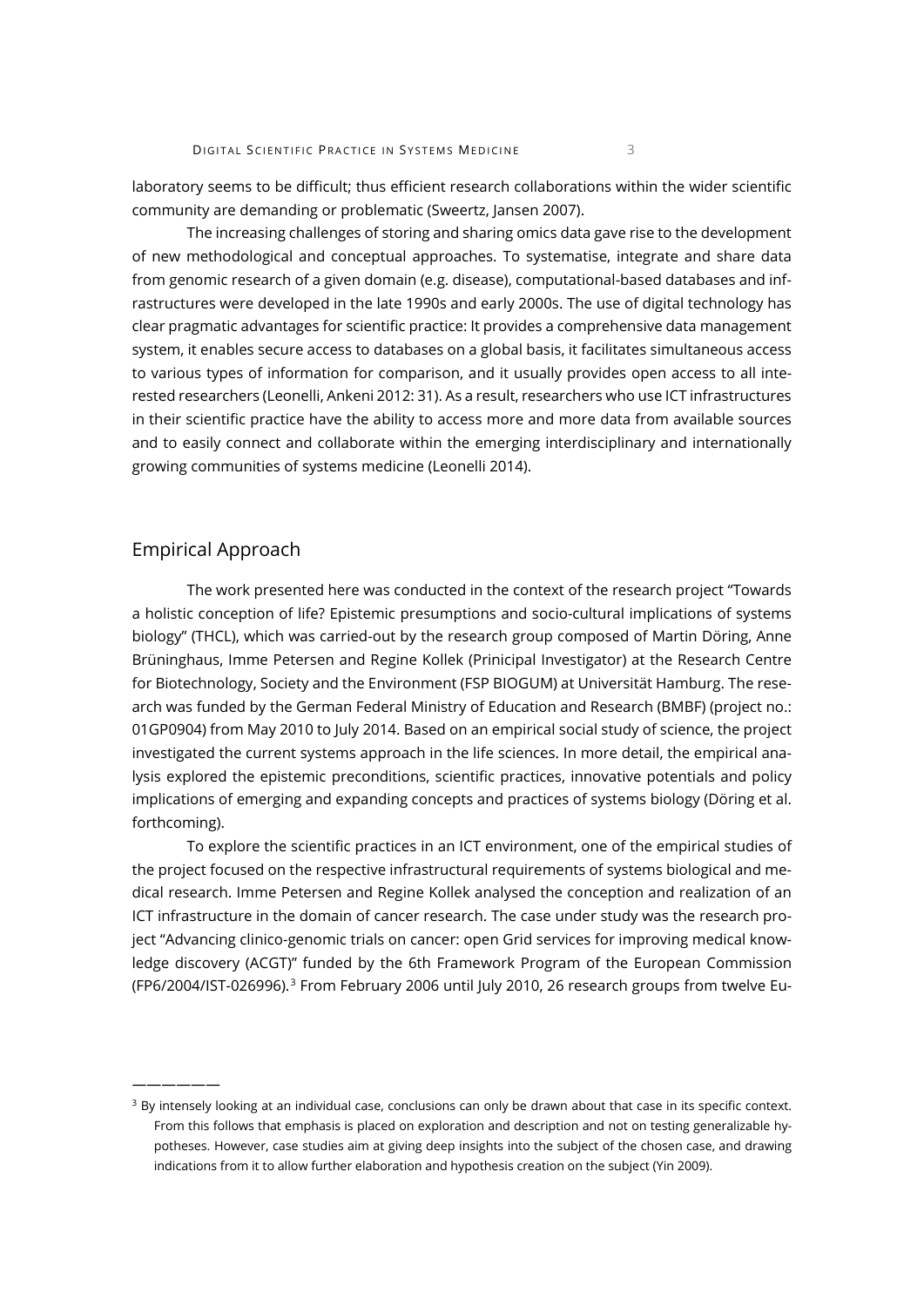ropean countries and Japan designed and developed an integrated technological platform in support of postgenomic, multi-centric clinical trials targeting two major cancer diseases, namely breast cancer and paediatric nephroblastoma.<sup>[4](#page-3-0)</sup>

The ultimate initial aims of the ACGT consortium were to design experiments for obtaining coherent and consistent medical and biological data; to develop methods for integrating heterogeneous data (e.g. genomic, clinical); to develop methods for selection, checking, cleaning, and pre-processing of combined genomic-medical data; and to incorporate collaborative approa-ches to data analysis (ACGT 200[5](#page-3-1): 9).<sup>5</sup> To address these goals, different ICT tools and services were developed and implemented into the ACGT infrastructure.

The main technical components are:

——————

- (1) biomedical technology Grid layer: The Grid technology comprises the basic technology for the scheduling and brokering of resources;
- (2) distributed data access and applications. A set of software services based on web services provide uniform data access to distributed and heterogeneous data sources, i.e. clinical data, eHealth records, microarrays, SNP data, etc;
- (3) ontologies and semantic mediation tools. Formalised knowledge representations facilitate semantic data integration as well as annotation and data analysis of largescale biomedical data;
- (4) clinical trial management system. The clinical trial builder based on an ontology-driven software aims to help easily set up new clinico-genomic trials;
- (5) technologies and tools for in-silico-oncology. The oncosimulator models tumour growth and therapy response in silico;
- (6) Grid-enabled application layer. The data-mining Grid services support and improve complex knowledge discovery processes and knowledge extraction operations;
- (7) the integrated ACGT architecture. Integration of applications requires a composite service that orchestrates other services in order to interoperate in a workflow (ACGT 2005, 11f.).

At the end of the ACGT research project, a first prototype of an ICT infrastructure was delivered that facilitated the integrated and secure access to heterogeneous data sources. Furthermore, tools for the analysis of such integrated data were provided and supported by discovery-driven analytical workflows. As well, these research activities were in compliance with existing ethical and legal regulations (ACGT 2005: 10; Bucur et al. 2011: 1120). However, several months after the ACGT project was completed, the integral infrastructure was shut down due to missing server capacities and an overall lack of financial sustainability (see Chapter 4.3 in Döring et al. forthcoming).

<span id="page-3-0"></span><sup>4</sup> Postgenomic clinical research investigates the role of the genome in the development and progression of disease, for example, which genes are active at particular times and under different environment conditions (gene expression).

<span id="page-3-1"></span><sup>5</sup> As the authors were part of the ACGT consortium, we had access to unpublished working papers, e.g. ACGT. 2005: Annex 1 – Description of Work, Proposal.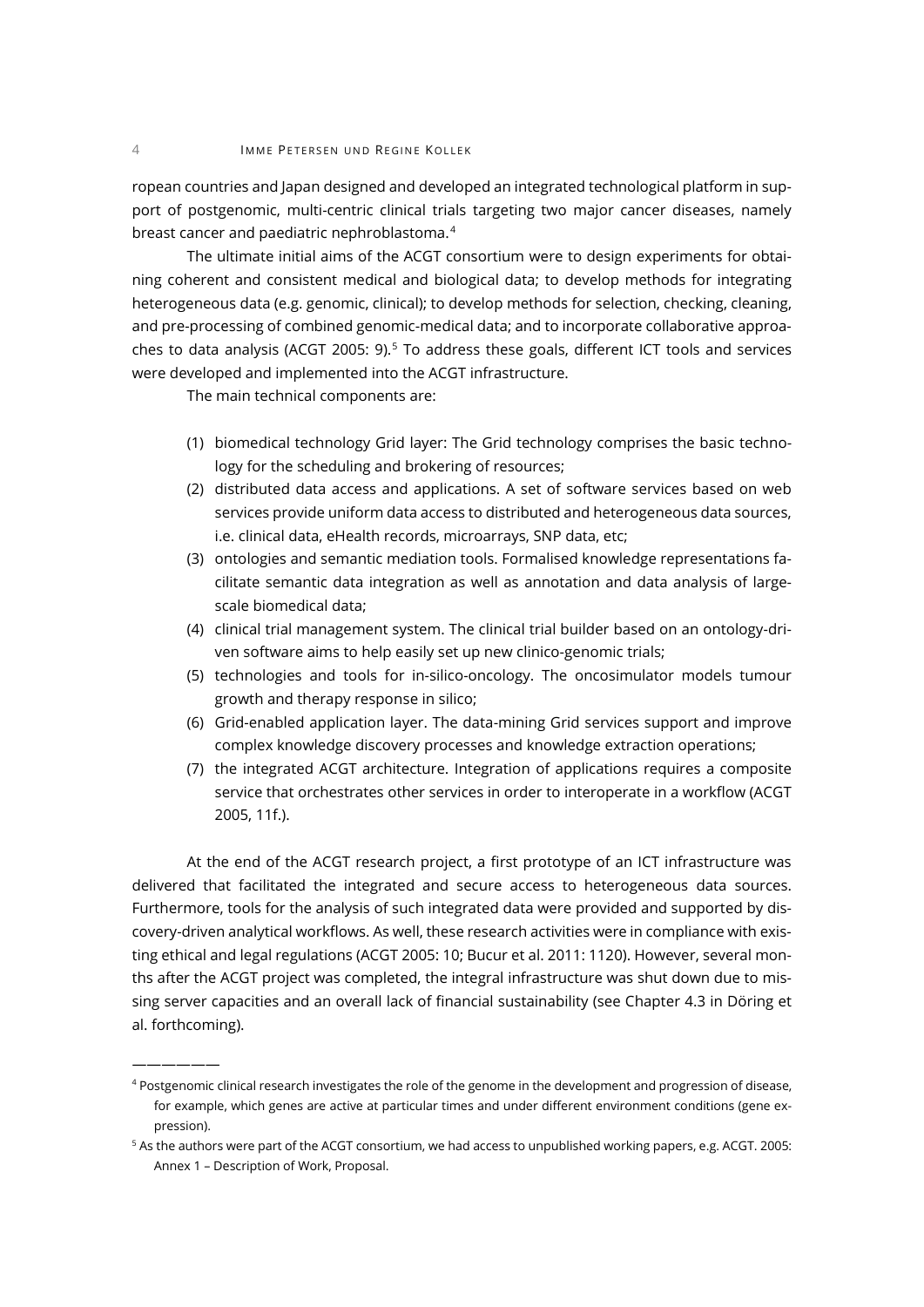DIGITAL SCIENTIFIC PRACTICE IN SYSTEMS MEDICINE 5

After the project was finished, we conducted guided interviews with participants of the consortium. To select interview partners, we identified the most relevant actors within the ACGT consortium keeping the consortium and the project running. In order to choose the relevant scientists, we assumed that the ACGT consortium was a network of actors working together on the joint task to develop an integrative ICT infrastructure. Accordingly, the most relevant actors were the ones working most intensely in cooperation with other ACGT members. As publications resulting from such large research projects are usually based on joint work, we conducted a bibliometric analysis of internal (deliverables) and external publications (peer-reviewed articles, books, conference proceedings). Our data cluster conjointly comprised co-authorship and cooperation within the ACGT consortium. From this we contacted the 20 first most active project participants. 18 scientists consented to an interview (13 computer scientists (IT), 4 biomedical researchers such as biologists, biostatisticians, and clinicians (BioMed), and 1 lawyer (LAW)). They were queried using a theme-structured interview guideline. It was structured into four sections addressing the following topics: (1) experiences of scientific and practical cooperation in the ACGT project (in particular interdisciplinary negotiations); (2) experiences in building the ICT infrastructure (in particular tasks and challenges); (3) judgments regarding the project outcome and science policy on supporting ICT in science; and (4) judgments regarding the anticipated profit of ICT for systems medical research in oncology and systems biology. The interviews were digitally recorded, anonymised and transcribed literally. The empirical results are based on qualitative content analysis by using the software MAXQDA 11. First, the interviews were paraphrased and sequenced. Then, we created headings (categories) for individual statements and compiled topically similar statements. This resulted in main headings characterising the topics that were jointly discussed in the interviews (Meuser, Nagel 1991). Below, the interview citations are characterised by the professional background of the interviewee.

In addition to the interview material, we analysed the content of internal ACGT documents accessed via the ACGT intranet (e.g. descriptions of work, progress reports, newsletter volumes, reviews, meeting minutes, deliverables, and conference presentations) and publications that were published by the interview partners. Internal documents reveal original goals, project progression, self-representation and evaluation by external reviewers, whereas publications offer more background information regarding the research being done in the ACGT project.

## Functions and Meanings of ICT in Systems Medicine

The primary goal of the ACGT consortium was to build an ICT infrastructure that provides data management for heterogeneous data stemming from different sources ranging from structural analysis of molecules (DNA, protein), pathology and other laboratory examinations, physiological and clinical data findings on case report forms (e.g. symptoms, histol ogy, administered treatment, treatment response) to imaging data (MRI, CT, ultrasound). In addition to this, many external sources of data and knowledge about gene and protein sequences, pathways, genomic variations, microarrays experiments, etc. are systematically collected and used. Generally, all the collected data are immediately stored in digital databases (Bucur et al. 2011: 1120) because digital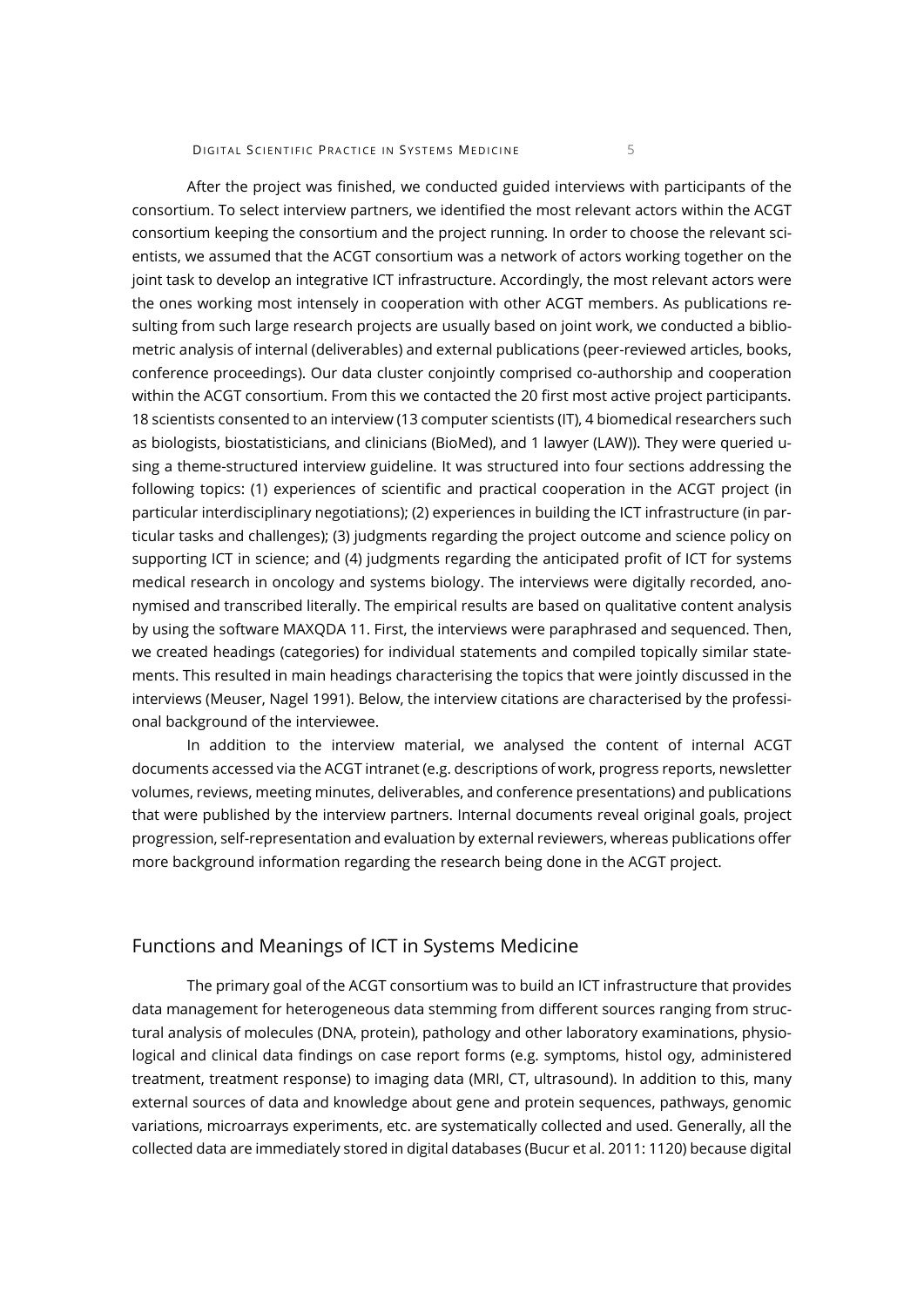systems are best suited to store large amounts of data and information (Ankeny, Leonelli 2011). However, many obstacles still occur, as one of the interviewees of our case study pointed out:

> *"Due to the developments of the times, the new types and size of data generated through developments in the biological domain, molecular biology, and the new types of technology generating tons of new types of data - proteomics and other types of data - we realised that the key problem was the fact that there were a lot of inefficiencies in the pipeline of trying to bring together diverse types of data, diverse technological tools that need to exist to analyse these data. (Support for) more efficient ways of distributing teams that by nature are involved in such interdisciplinary types of research, clinicians like molecular biology, computer scientists, etc. is needed. So there are a lot of inefficiencies in the processes of semantics, harmonising the data and the representation of the data; developing shared tools therefore supports this concept of an open-source sharing of tools, avoiding reinventing the wheel, etc. Every specific lab investing in developing their own computational solutions and platforms. And therefore, the vision and the ultimate objective were to establish an infrastructure that would attempt to move forward toward a more efficient way of managing data, sharing data, sharing tools and enabling distributed collaborators to work as a virtual type of an organisation supported by an information technology solution" (Interview 7, IT)*

By emphasising the inefficiencies and obstacles to bring large stocks of heterogeneous data together and to develop shared tools to analyse such data, the interviewee above addresses insufficient integration of data and tools as a key problem in systems medicine today. In the literature on living systems, data integration widely refers to the process of making different data types comparable from a variety of different data sources (e.g. Philippi, Köhler 2006; Schmid, Blank 2010). In this process of theorising and modelling data sets, the data are quantified and accurately cleaned as well as edited in a way so that it can be re-used and re-analysed in novel ways (Ge et al. 2003; Lenzerini 2002). Here, data standardisation comes to the fore in order to finally integrate data:

> *"Therefore, data have to be standardised or homogenised in (order to move data into) large data sets for data processing. Because studies or domains speak their own language, data can look quite different. Standardising all data was the big challenge." (Interview 1, IT)*

Classical approaches to solve this challenge focus on syntactic interoperability, which basically means that two or more databases are capable of communicating and exchanging data (Sujanski 2001). Technically, a software component called a parser is required that analyses input data to build the underlying data structure which is often described as an abstract syntax tree or other hierarchical structure. The data structure enables different data and message formats (e.g. data-exchange protocols, programming languages) to be interconnected to an application programing interface called the data abstraction layer. Finally, the data abstraction layer is able to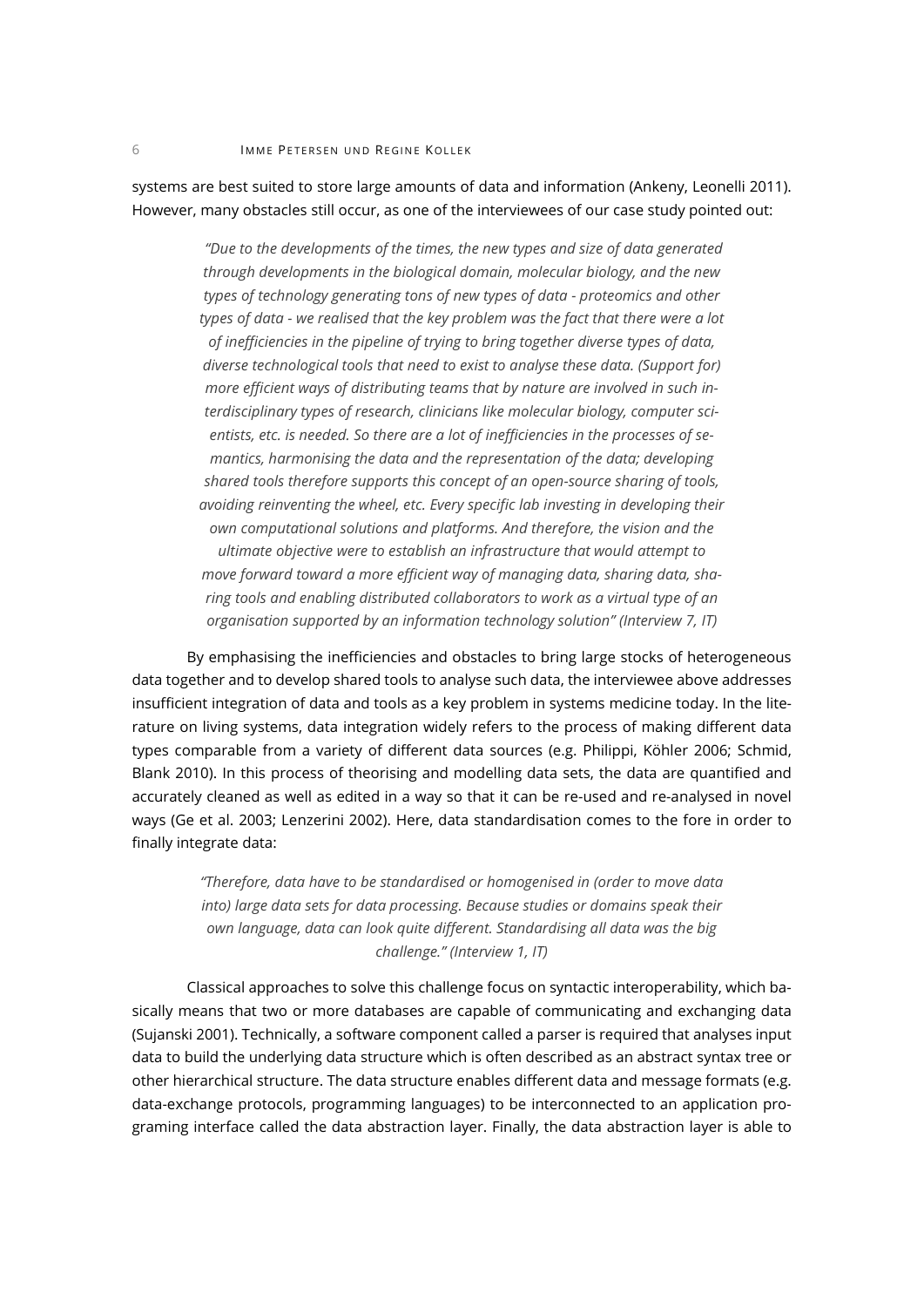unify the communication between a computer application and databases by representing the data structures in a unified data and message format.

However, consistent data and message formats do not ensure that the shared data are interpreted in a meaningful and accurate way by the ICT system. Here, semantic standards come into play. They usually harmonise and standardise terminology. A basic tool for doing this is a bioontology that formally represents knowledge in a given domain (such as cancer). The bio-ontology is concerned with which concepts are contained within the field, what information is required for each concept to exist, and how different concepts are related to each other. Therefore, bio-ontologies offer a structured knowledge repository that is used to describe the domain and can be used to draw conclusions about the entities within that domain.<sup>[6](#page-6-0)</sup>

> *"The semantics is more difficult than the syntax, because understanding the syntax of something or agreeing on the syntax doesn't guarantee that you know the meaning. And mostly the meaning is harder to agree upon." (Interview 2, IT)*

Even if the interviewee prioritises the semantics, semantic and syntactic standards both are at work to facilitate data integration and to support the reliability and reproducibility of data and models. To reproduce data written in different formats and mapped from different bio-ontologies because of different source domains, metadata help to categorise the data coming from different data sources to map or define the data for further data processing. Hence, each data type has a profile defining how the data have to be treated. Once the profile is in place, all data of the same type are processed in the same way. However, data integration not only requires information on how data are profiled, but also on how they will be used.

> *"In some cases, there are different standards that do different things, and so we have to decide on the standard that is best for the specific use of the data. How to do this is a very complex question ... and probably in most cases it is not good to just use one standard, because different ways of processing your data do give you different data." (Interview 9, BioMed)*

This citation implies that the use of data in research basically depends on chosen standards in data processing. Therefore, the standards that are at work define how the data may be used. However, due to technological innovations regarding ICT, multiple standard operating procedures (SOPs) are triggered at the same time (Auffray et al. 2009: 2). As a result, a growing number of overlaps and duplications of ICT-based standards evolve (Field et al. 2009: 234). Of course, anyone can claim to develop a new standard, but standards necessarily need approval by users. Therefore, the standards that are preferred are those that are supported by large user communities. It is assumed, for instance, that the ICT tools and services that will be widely recognized and reused are those that are built on broadly accepted standards.

——————

<span id="page-6-0"></span><sup>6</sup> Bio-Ontologies are already acknowledged as a relevant method for database integration in systems biology (Wierling et al. 2007). The 'Gene Ontology', for example, has been continuously developed since the late 1990s to classify, exchange, and compare data about gene products of a wide variety of species (Leonelli et al. 2011).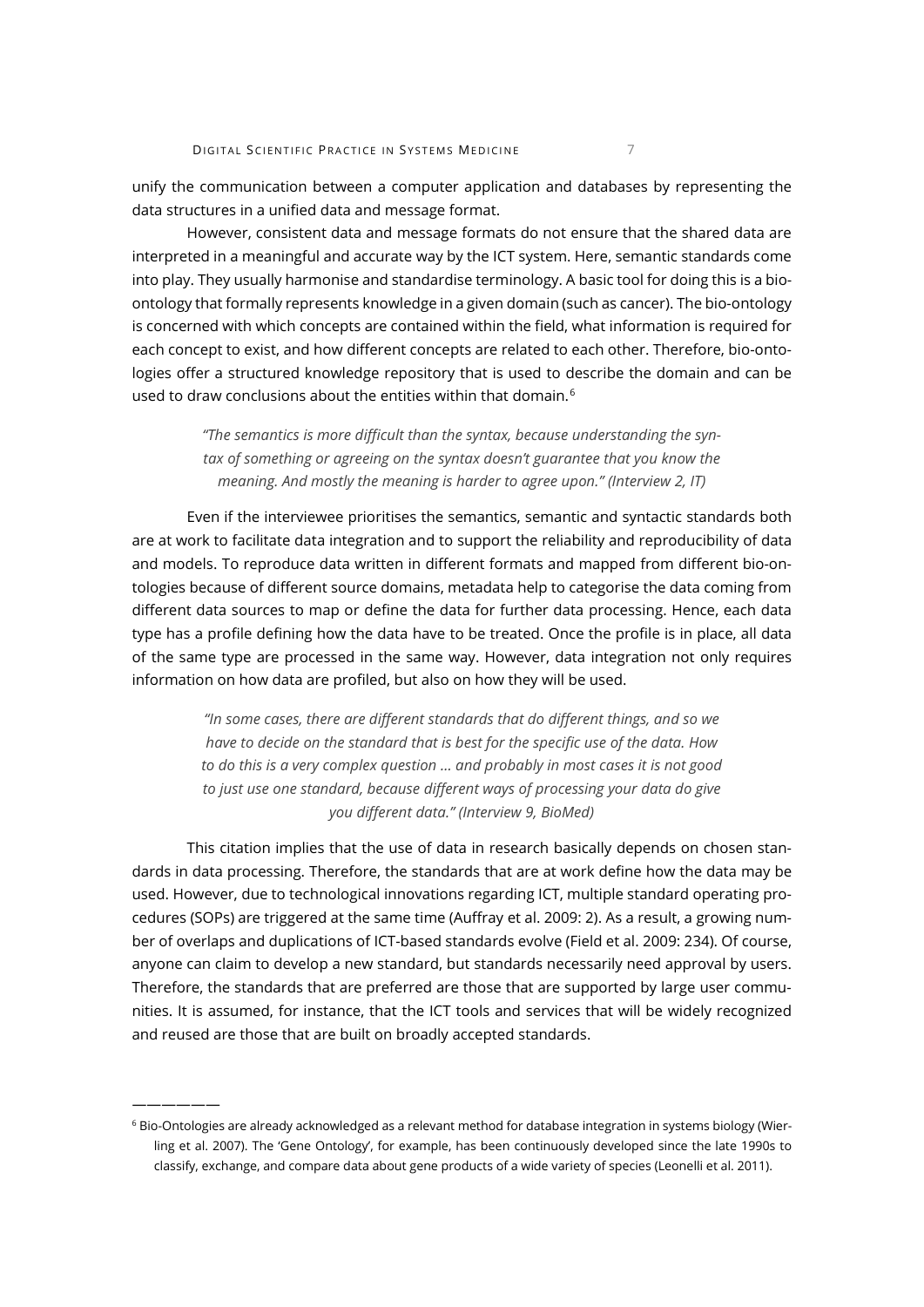#### 8 IMME PETERSEN UND REGINE KOLLEK

*"Well, the number of standards that you can use or that you could wish for is relatively high. The problem is just that there are simply too many of them. So, there's no single standard in the sense that really everyone uses it, but there's simply an incredible number of things that an incredible number of people have done in these areas, and in the end, everyone picks out whatever they happen to need. This means that the only thing that really is a standard is if you decide to take a particular tool and then simply use the format that that tool uses as a standard." (Interview 13, IT)* 

According to the interviewee, the ICT formats of existing tools work as standards for the creation of new tools. Hence, newly developed tools for scientific practice can be directly linked to the chosen ICT format. Taken the aspects outlined together, standardisation procedures in systems medicine are triggered by the need to make data and study designs comparable, ultimately in order to integrate and share data and study results. As data storing and processing is based on ICT systems, ICT also deploys sets of standards for data quality, annotation and exchange. Finally, ICT-based standards and guidelines define what counts as reliable evidence, clear nomenclature and commonly accepted experimental practices within the scientific community. Due to powerful standardisation procedures, the definition and use of data in scientific practice based on ICT is transformed. Data are split into at least two parts: the pure data content on the one side, and the metadata describing how the data were generated and how they are to be used on the other side. Of course, the distinction between data and metadata is a phenomenon with a long history in medicine and biology (Edwards et al. 2011; Leonelli 2010). What is different is the fact that the metadata in systems medicine are first and foremost defined and attached by ICT. It ultimately forms a new body of information including formal data and message formats, accurate classifications or other relevant ICT metadata. As a result, the significance and meaning of data have changed by defining which part is for scientific use and which one contains more or less purely technical information.

#### Conclusions

Integration as a prerequisite for mining and making use of heterogeneous data in systems medicine is often conceived as the major challenge in managing high-throughput data (e.g. O'Malley, Soyer 2012: 611). In our case study, the ACGT consortium tackled the challenge by setting up an ICT infrastructure addressing two levels of integration: syntactic integration provided the technological rack to facilitate data exchange, whereas semantic integration ensured that the data exchanged are accurately interpreted. The interplay of syntactic and semantic standards intends to enable reliable and valid comparison of entities and processes. In the case study, a range of technological tools and services has been developed to assist both dimensions of data integration. These technological tools and services are continually developed further on the basis of ICT standards, whereby existing tools work as standards for the new ones. Hence, ICT-based standards seem to be the central instrument of coping with the overarching tasks of data integration. Such data - produced by almost fully automated and highly standardised procedures - become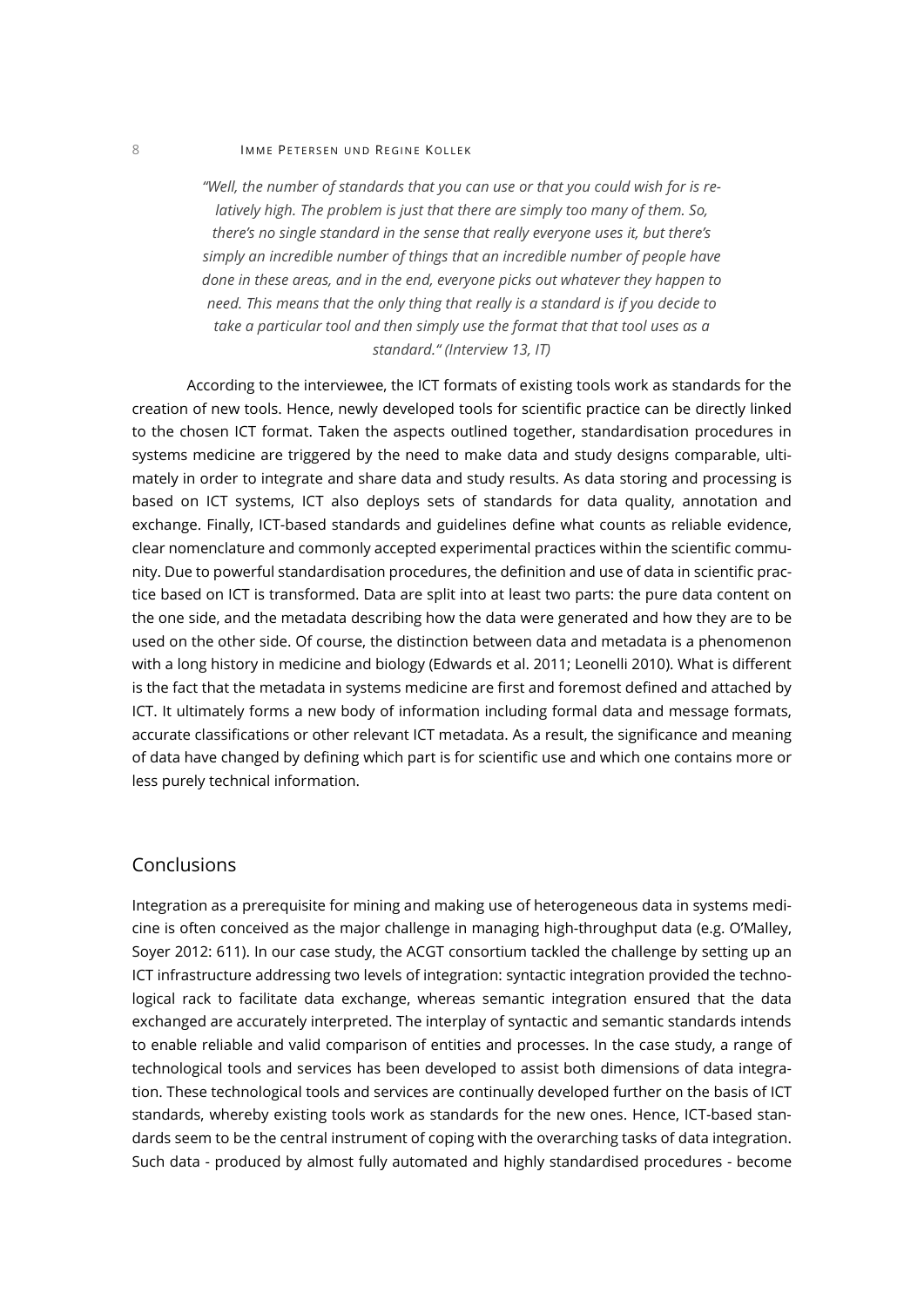valuable primarily because of their reproducibility and reliability based on ICT (GarciaSancho 2012: 26). Life science data standardised by ICT can now be treated as a new, unified stock of data that can easily be accessed and distributed among the scientific community. Hence, data stored in ICT infrastructures that facilitate 'open access' among interested scientists are often seen as public resources, particularly when they are created and maintained through governmental funding (Leonelli, Ankeny 2012: 35).

Against this backdrop, it is not surprising that ICT infrastructures and digital databases have already gained a strong position among the systems medicine scientific community. They are often pictured as service facilities to ease research activities and collaborations in data and knowledge sharing within a research domain. At the same time, individual scientists and laboratories reject responsibility for those activities that are associated with data standardisation and integration as they are ascribed to the scope of the ICT infrastructures (Leonelli, Ankeny 2012: 34). From their perspective, ICT infrastructures are regarded as purely technical aids; only the actual use of the stored data is regarded to be a scientific endeavour.

The often-made separation of service and research as two independent endeavours, however, hides the fact that data management and its inbuilt requirements fundamentally influence mining, interpretation and conceptualisation of data. As ICT standards address syntactic as well as semantic integration, ICT sets the standards for data storing and processing as well as the standards for data quality, annotation and exchange. ICT-based standards therefore define what counts as reliable and valid data in the research process. By assigning significance and meaning to data, the standards have an impact on how researchers think about classifications and experiments and therefore affect daily laboratory practice. By representing resources of knowledge and providing guidance for future action, ICT-based standards are not only powerful instruments to drive data integration and to facilitate research, but also systematically shape research practices from the outset. Thus, scientific practice in systems medicine has reached the mode of digitalisation.

#### Bibliography

- Ankeny, R.A., Leonelli, S. 2011. What is so special about model organisms? Stud Hist Philos Sci: Part A 42(2), 313-323.
- Auffray, C., Chen Z., Hood L. 2009: Systems medicine: the future of medical genomics and healthcare. Genome Med 1(1), 2.
- Bucur, A., Rüping, S., Sengstag, T., Sfakianakis, S., Tsiknakis, M., Wegener, D. 2011: The ACGT project in retrospect. Lessons learned and future outlook. Procedia Computer Science 4, 1119-1128.
- Döring, M., Petersen, I., Brüninghaus, A., Kollek, R. forthcoming: Contextualizing systems biology. Presuppositions and implications of a new approach in biology. New York: Springer.
- Edwards, P.N., Mayernik, M.S., Batcheller, A.L., Bowker, G.C., Borgman, C.L. 2011: Science friction: data, metadata, and collaboration. Soc Stud Sci 41(5), 667-690.
- Fedoroff, H.J., Gostin, L.O. 2009: Evolving from reductionism to holism: is there a future for systems medicine? JAMA 302(9), 994-996.
- Field D., Sansone S.A., Collis, A., Booth, T., Dukes, P., Gregurick, S.K. et al. 2009: Megascience. 'Omics' data sharing. Science 326(5950), 234-236.